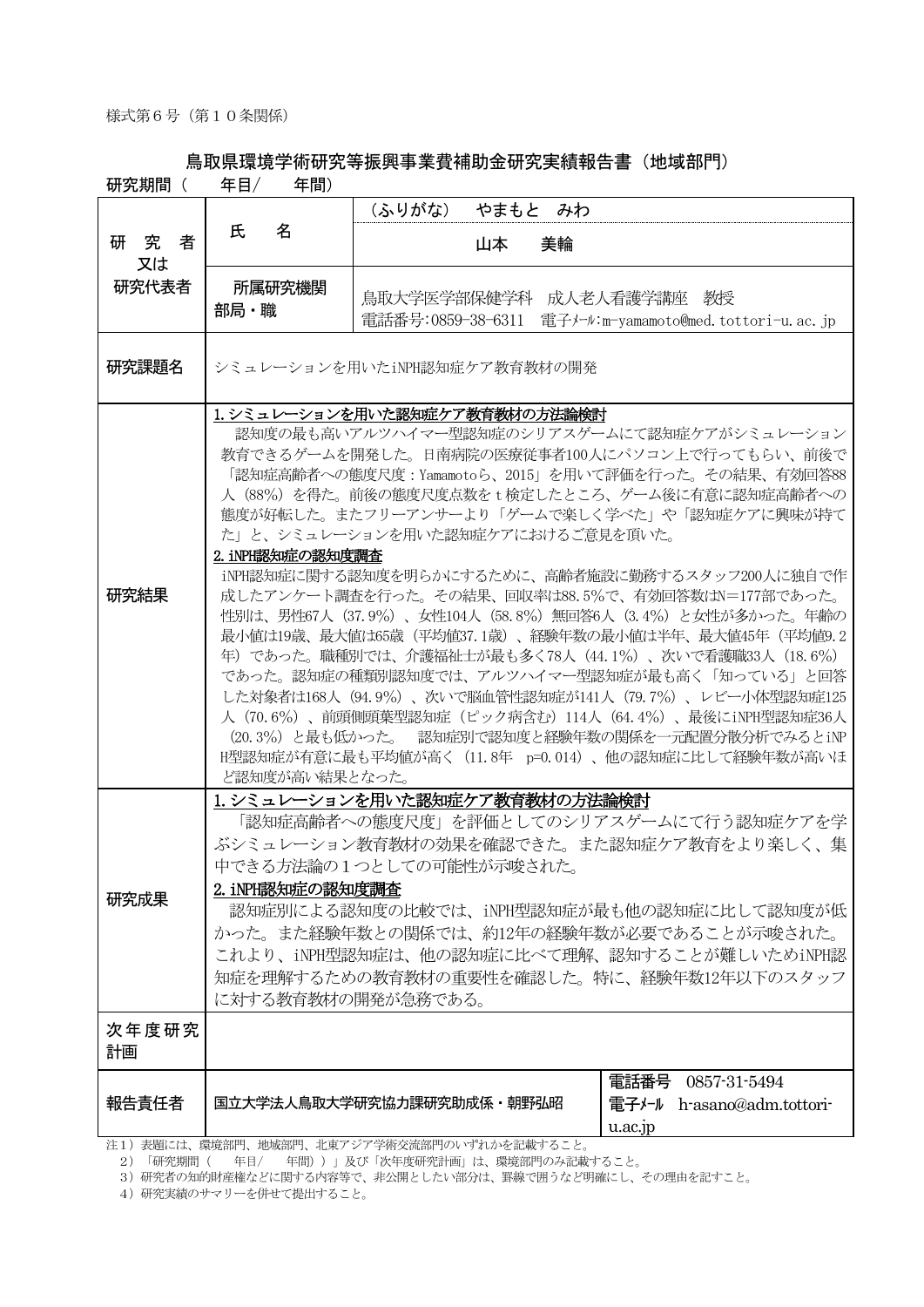H27 鳥取県環境学術研究等振興事業費補助金研究実績報告書・収支決算書 業績サマリー

申請者:鳥取大学医学部保健学科 成人・老人看護学講座 山本美輪 論文

- 1. Miwa YAMAMOTO,Sachiko MATSUI, Yusuke SAKURAI(2015.06) Research trends in iNPH nursing care for dementia prevention in Japan , GLOBAL JOURNAL FOR RESEARCH ANALYSIS, Vol.4, Issue-6, June-2015 • ISSN No 2277 – 8160,pp58-59. (原著:査読有)
- 2. Miwa YAMAMOTO(2015.08) Dilemmas faced by Japanese Nurses and Associated Coping Factors Related to Physical Restraint Use in Elderly Patients with Dementia,International Journal of Scientific Research,Vol.4,Issue.8,p178-184. (査読有)
- 3. Miwa YAMAMOTO, Sachiko MATSUI, Yusuke SAKURAI(2016.02)Development of a scale to assess the attitudes of nursing students towards elderly with dementia in Japan,Inernational Psychogeriatrics Supplement,Vol.27,pp70.doi:10.1017/S1041610215002161.(査読有)
- 4. Miwa YAMAMOTO, Sachiko MATSUI, Yusuke SAKURAI(2016.02)Stress symptpm factors in nurses with dilemmas regarding the use of physical restraint and the nurse's experience living together with eldery patients,Inernational Psychogeriatrics Supplement,Vol.27,pp70-71.doi:10.1017/S1041610215002161. (査読有)

## 学会発表

- 1. Miwa YAMAMOTO,Yasuko MAEKAWA(2015.08 6-8) An educational program based on a simulated elderly experience for nurses and caregivers in Japan, The Asian Symposium on Health Informatics and Nursing Education in Hiroshima,Schedule & Agenda p21, Japan.
- 2. Yasuko Maekawa,Takayuki Fujii, Miwa Yamamoto, Daiki Wakayama, Tomoharu Nakashima(2015.08-6-8)The effects of a serious game for learning the elderly dementia cares, The Asian Symposium on Health Informatics and Nursing Education in Hiroshima,Schedule & Agenda p24,Japan.
- 3. Miwa YAMAMOTO,Sachiko MATSUI, Yusuke SAKURAI(2015.10 13-16)DEVELOPMENT OF A SCALE TO ASSESS THE ATTITUDES OF NURSING STUDENTS TOWARD ELDERLY WITH DEMENTIA IN JAPAN,2015 IPA International Congress, 13-16 October 2015 at the Estrel Berlin Hotel and Convention Center in Berlin, Germany.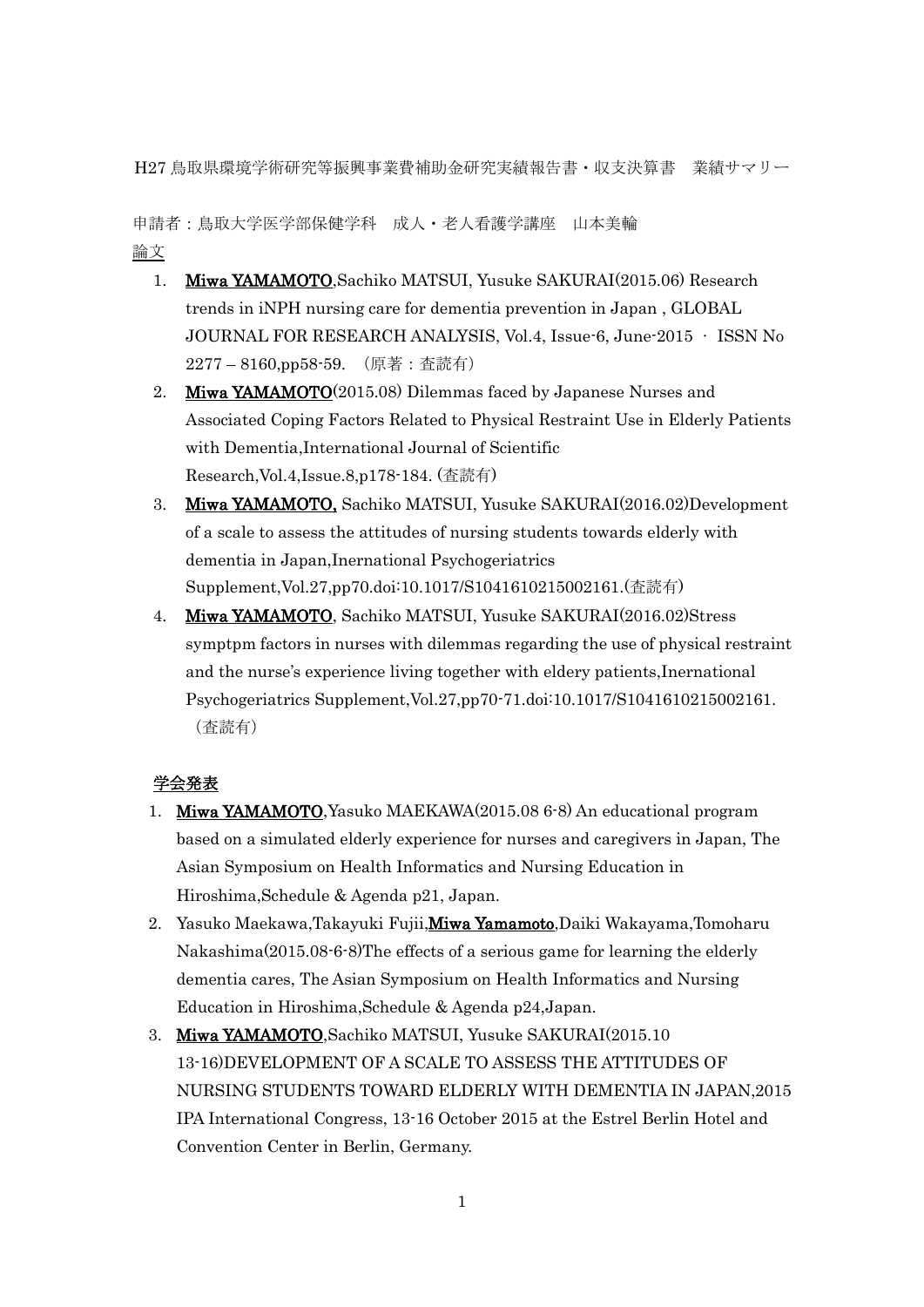- 4. Miwa YAMAMOTO,Sachiko MATSUI, Yusuke SAKURAI(2015.10 13-16) STRESS SYMPTOM FACTORS IN NURSES WITH DILEMMAS REGARDING THE USE OF PHYSICAL RESTRAINT AND THE NURSE'S EXPERIENCE LIVING TOGETHER WITH ELDERLY PATIENTS IPA International Congress, 13-16 October 2015 at the Estrel B1erlin Hotel and Convention Center in Berlin, Germany.
- 5. Miwa YAMAMOTO, Masami CHUJO(2015.10/22-23) The concept Palliative care of cancer from Nurses in Japan by text date mining analysis, 10th International Nursing Conference, Programu book p98(Seoul, South Korea)
- 6. Miwa YAMAMOTO(2015.10/14-17) Factors in nurses with dilemmas regarding the use of physical restraint based the nurse's experience education without nursing,ENDA & WANS Congress,Program Poster viewing and Photo exhibition in HP(Hanover, Germany)
- 7. Tomoharu Nakashima, Daiki Wakayama, Takayuki Fujii, Yasuko Maekawa, and Miwa Yamamoto, "A Digital Learning System of Elderly Dementia Cares for Nursing Students: Comparison with Text-Book Study," WIPP & PP Proc. of the 11th International Conference on Knowledge Management (ICKM2015), pp.15-16, Osaka, Japan, November 4-6, 2015.
- 8. Miwa YAMAMOTO, Yoko MIYOSHI, Junko YOSHIMURA(2015.11/7-8) Factors that cause a dilemma for orthopedic nurses who use physical restraints on elderly patients with dementia, The 2nd International Conference on Caring and Peace(Tokyo, Japan)
- 9. Miwa YAMAMOTO, Masami CHUJO(2015.11/7-8) Nursing students' conception of palliative care for cancer, as revealed by text-mining analysis, The 2nd International Conference on Caring and Peace(Tokyo, Japan)
- 10. Miwa YAMAMOTO, Masami CHUJO(2016.03/14-15)Comparison of the concept Palliative care of cancer from nursing students and Nurses in Japan by text date mining analysis,19th East Asian Forum of Nursing Scholars,Program book p55.(Chiba,Japan)
- 11. Kiyoko Tokunaga, Yoko Yamaguchi, Miwa Yamamoto(2016.3/12-13)The evaluation of nursing students to nursing skill practices using the Blended Learning in Japan, IEDRC SEOUL CONFERENCES ABSTRACT,p1,Seoul,South korea.
- 12. Takashi Fujii, Yasuko Maekawa, Tomoharu Nakashima, Miwa Yamamoto, Daiki Wakayama(2016.3/12-13) On the Evaluation of Learning based on Serious Games for Elderly Dementia Care Education, IEDRC SEOUL